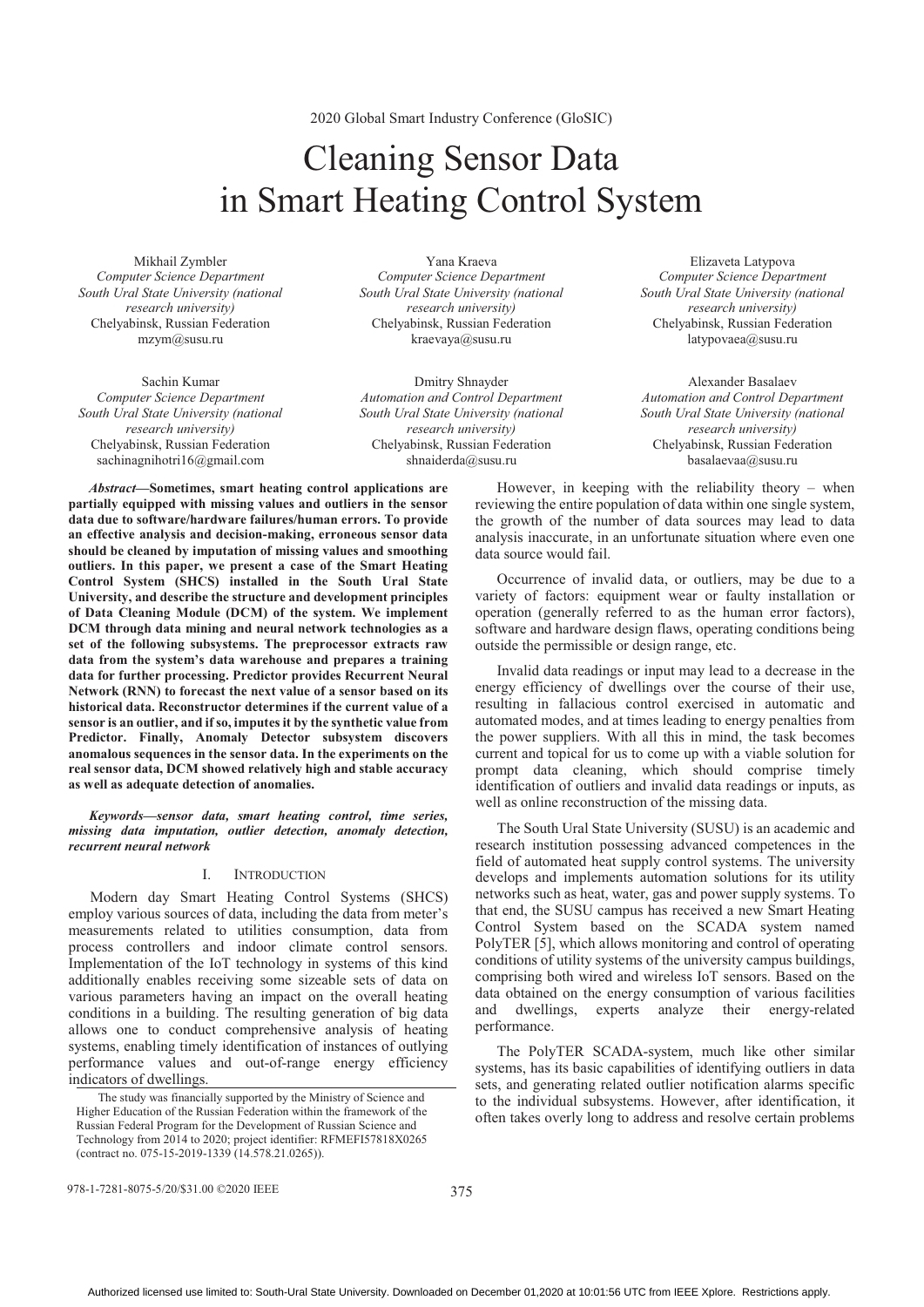## 2020 Global Smart Industry Conference (GloSIC)

that may have led to the actual outliers. Moreover, to be unambiguously identified, some faults require a deeper analysis. In particular, such tasks include identifying areas of the system, whose heat supply faults will lead to the unbalancing of generation and consumption of thermal resources, which may negatively affect the process of comprehensive integrated optimization of the heating system, normally performed in real time. Because of this, the application of methods for cleaning and reconstruction of data is an important basic task that needs to be addressed in this system.

In this paper, we presented an approach to cleaning sensor data in the Smart Heating Control System of SUSU. The rest of the paper is structured as follows: In section II, we give overview of the Smart Heating Control System. Section III briefly discusses related work. The structure and development principles of Data Cleaning Module are described in Section IV. Results of the experimental evaluation of our approach are presented in Section V. Section VI concludes the article with a discussion on future scope.

## II. OVERVIEW OF SUSU HEATING CONTROL SYSTEMS

The Smart Heating Control System of SUSU is a cyberphysical system that encompasses various server and network equipment items, metering devices for energy consumption and generation monitoring, process controllers for the heating fluid and hot water supply, as well as more than 1000 various sensors.

Fig. 1 shows the structure of the SUSU Smart Heating Control System. At the lower level, the System includes various wired and wireless sensors, metering devices and controllers. At the intermediate level, the communication of controllers and the metering units with the database server is enabled and maintained by means of various wired and wireless network equipment. The third level includes a SCADA system with a database server used for processing of information. The resulting processed data is then transmitted to the workstations of local net users via the SUSU LAN or to the remote users' workstations over the Internet.

The first steps to implement parts of this system at SUSU were taken in 2010. In introducing this system at SUSU, special attention was paid to the heating domain. The objective of this implementation then was the overall process control optimization of heat supply and heat consumption through integration of geographically distributed measuring instruments into the system of automatic control of the University's own district heating co-generation and distribution systems, both on a centralized basis and locally in individual heat energy consumers.

In 2018, the sensor subsystem was significantly expanded with new IoT devices (e.g. over 300 wireless temperature sensors were then installed), which permitted the SUSU in acquiring additional information on the temperature conditions of the dwellings, making it possible to significantly optimize heating of the buildings. Implementation of Smart Heating Control System at the SUSU campus allowed SUSU to mark the saving of approximately 15% of the heat energy as compared to the historical consumption data.



Fig. 1. Architecture of SUSU automated utilities control system

#### *A. Software and Hardware Components*

The system consists of the following measuring and control equipment:

- heat energy metering units (57 pcs.) equipped with a heat calculator integrated with 2 pressure sensors, 2 temperature sensors and 2 flow meters;
- cold water metering units (58 pcs.), equipped with a calculator featuring integration with a pressure sensor and a flow meter;
- gas metering units (3 pcs.) equipped with a gas volume corrector featuring integration with temperature and pressure sensors and a flow meter;
- process controllers to control distribution of the heat energy at individual district heating substations (24 pcs.) with 5 temperature sensors connected to them and various discrete (Y/N) protection sensors or switch-type probes, as well as the actuators for the control and shutoff valves.
- process controllers for the control of generation and distribution of heat and electrical energy (5 pcs.) of the CHP plants, of the gas boiler house and central heating units with a multitude of various sensors and control instruments and actuation devices.
- wireless sensors for indoor temperature monitoring (a total of over 300 pcs.).

The core of the system is the PolyTER software package based on the C++ programming language. This software supports open and proprietary communication protocols with equipment from various manufacturers. It has a configurable data visualization environment, and SMS and e-mail notification capabilities. Oracle Database is used as a database management system. The R programming language is used for data analytics.

## *B. The Need and Basic Functions of Data Cleaning*

The main problem in the operation of measuring equipment is the recurrent data output errors or outlying data due to perturbation inputs of indeterminate or arbitrary nature.

One of the possible relevant causes is equipment failure. About 10 to 20 devices have to be replaced annually over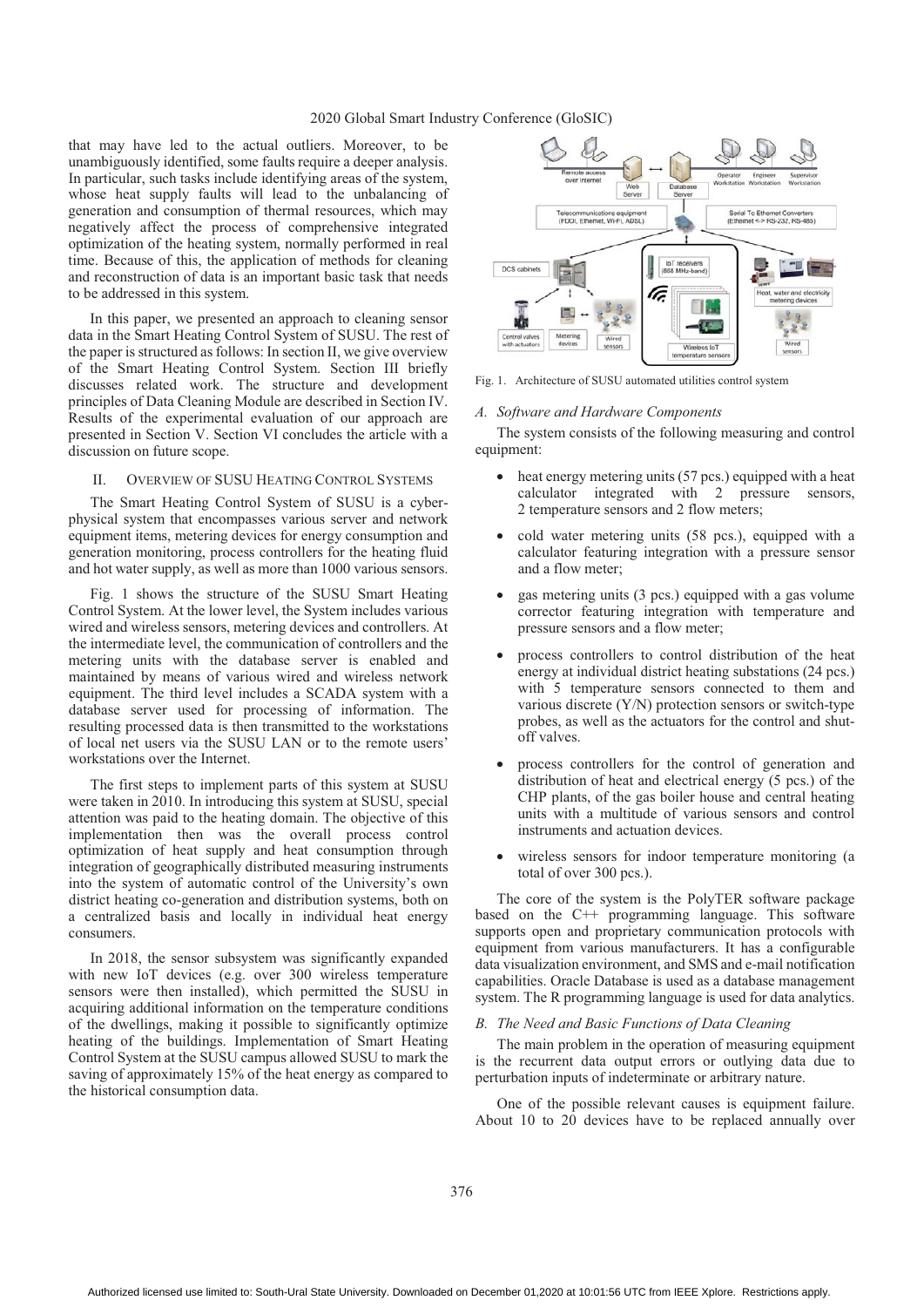## 2020 Global Smart Industry Conference (GloSIC)

equipment obsolescence or inadvertent departure from the intended operating conditions or haphazard. Another reason is the loss of the necessary contact with the measured heat medium, e.g. due to pressure gauge clogging etc. Besides, interruption of communication links with field instruments and sensors may be the recurrent factor having its fair share of contribution. Moreover, not all instruments feature internal hardware-based data archiving capability, which is especially true for controllers. Another cause may be the faulty installation of equipment, which may lead to extra perturbation inputs associated with abnormal operating conditions of sensors in the actual areas of their faulty placement.

Occurrence of invalid or outlying data leads:

- to invalid erroneous calculations occurring when optimization algorithms are run, to build incorrect properties of the controlled objects or processes and consequently to wrong strategic decision making;
- to incorrect administrative managerial decisions taken by personnel when faced with the misleading and false deviations of the current performance indicators from their intended rated values and ranges;
- to fallacious automatic control exercised by the process controllers, which, in turn, may not only lead to excess energy penalties, but also to failure of district and local utility networks (e.g., freeze-ups of the heating system pipelines);
- to metering device sensor failures, in which case erroneous calculation of utilities consumption may occur, not to mention the possible energy penalty charged by the power provider to the power consumer for untimely detection and late or missing remedial action.

Fig. 2 shows an example of one of the problems associated with the failure of the power supply unit of a flow meter on the return pipeline, which led to the false negative heat load in an open circuit heating system.

In conditions of the voltage drops that occurred at the mains, the power supply unit failed to provide the necessary stable voltage level to properly power up the flow meter, thus triggering constant consecutive reboots of the flow meter firmware, which caused the instrument to transmit spurious, unwanted signals to the heat meter at each of these abnormal startups.



Fig. 2. Medium mass flow rate and heat load during failure of the power supply unit of a flow meter

Therefore, timely detection, and rectification of equipment malfunctions and data reconstruction have a significant administrative and economic effect by reducing or eliminating loss of benefit, when such equipment problems occur.

The data cleaning module operation accomplishes the following main purposes:

1) online detection of gaps and outliers in the sensor measurement data and replacement or filling of such outlying values or empty value slots with plausible deductive synthetic values;

2) online detection of anomalous sensor behavior and notifying the operator of the anomalies discovered.

The data cleaning module is integrated into the system between the level of data reading and the level of use of the data for analytical calculations, and visualization or representation. In the meantime, the visualized data are marked as either original or reconstructed, with the access conveniently retained to the outlying data for possible deeper analysis of the same, in case of need.

## III. RELATED WORK

Several techniques are devoted to outlier detection; many of them are used in fault detection theory [19], [22].

The basic approaches include the methods that define and thus help to identify departures of actual values beyond the permissible deviation spread based on the values obtained by object simulation [18], [24].

In research paper [20] for the ventilation and air conditioning monitoring systems, the authors employed a combination of three techniques for online fault detection, namely reduction of dimensionality of correlated data which indicate occurrence of outliers (ReliefF method + Adoptive Genetic Algorithm); application of Extended Kalman Filter for noise filtering and data decomposition into time series; separation of areas of valid and invalid values of static and dynamic parameters of the object model using recursive one-class SVM.

To determine deviations in the district heating substation (DHS) operation in research paper [9], the authors proposed the reference-group (peer-group) based approach to operational monitoring. The performance parameters of a group of similar DHSs are considered as a reference, based on the  $k$ -most similar objects criterion using the Euclidean distance. Deviations of the performance of one DHS from its kin group's indicators by the value of the relevant threshold are regarded as outliers, thus enabling possible fault detection at the DHS.

Research paper [11] exploits the Principal Component Analysis (PCA) method for identification of outliers in the performance data of HVAC-systems whereas the authors of research paper [8] described the data reconstruction method used in conjunction with the PCA.

The balance models construction technique is also noteworthy. The heat power or hydraulic imbalance in such models indicates presence of faults in the system or presence of outliers [13].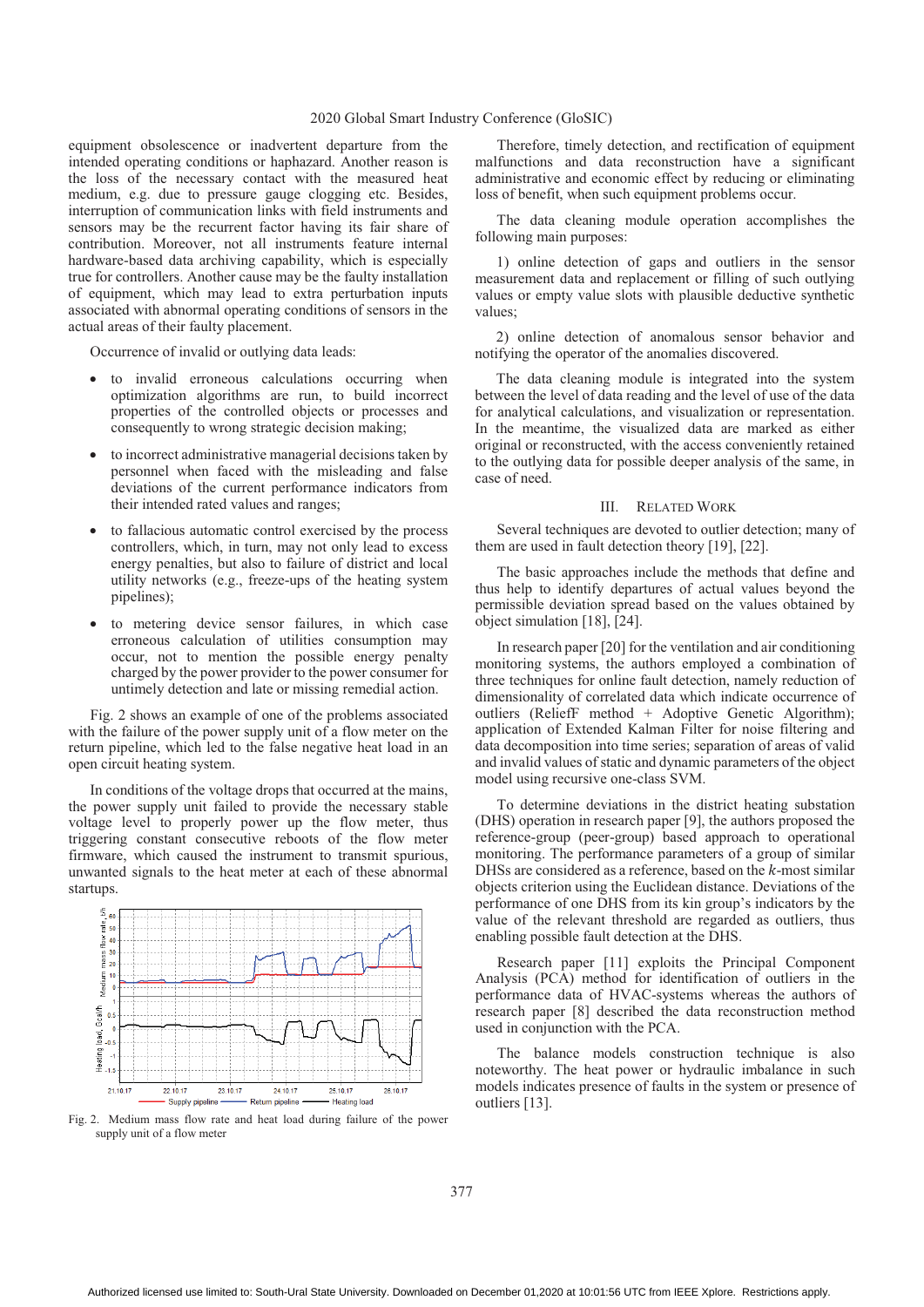Reconstruction of data lost to the outliers is performed by predictive techniques. A lot of research work was devoted to predict the parameters of heating systems using static and dynamic factor models and time series models with relevant identification enabled by the autoregressive analysis [23], support vector machine (SVM) [12], and recurrent neural networks [2].

Our interest was also attracted by an approach to reconstruct the static and dynamic properties of models, whose distortion occurs because of variable thermal perturbation inputs. Such perturbation inputs are considered by virtue of their description through schedule based indicator functions [6].

In the meantime, it is noteworthy that the peculiarity of the performance data of such heat energy supply systems is the periodic or recurrent nature associated with the cyclical change in weather conditions and the intended operating conditions of dwellings in function to the time of the day. The performance data outliers that occur in the course of operation of the various heating subsystems are characterized by abrupt changes in the signal values, with these surges lasting for limited periods.

Based this, our research proposes the use of long short-term memory recurrent networks to detect outlier sequences, and to reconstruct the lost sequences of performance measurement data, which have a cyclical changing nature to them.

#### IV. DEVELOPMENT OF THE DATA CLEANING MODULE

In this section, we describe module structure and development principles of *DCM*.

## *A. General Structure*

Fig. 3 depicts overall workflow of *DCM*. *DCM* is developed for each single sensor of the cyber-physical system, and consists of four subsystems, namely *Preprocessor*, *Predictor*, *Reconstructor*, and *Anomaly Detector*. The *Preprocessor* subsystem prepares sensor data for further processing. The *Predictor* subsystem provides an artificial neural network (ANN) to forecast the next value of a sensor based on its historical data. The *Reconstructor* subsystem determines if a given value of a sensor is an outlier, and if so, imputes it by the synthetic value received from *Predictor*. Finally, the *Anomaly Detector* subsystem discovers anomalous sequences in the sensor data.

Workflow of *DCM* for a specified sensor explained as follows. *Preprocessor* performs its actions regularly with the  $\delta_1$ period of time. Such a period is predefined by an operator of the cyber-physical system with the typical value  $\delta_2$  =3 months. *Preprocessor* extracts a part of the sensor data accumulated up to the current time, prepares a training set for *Predictor*'s ANN.

Then, the following actions are performed regularly with the  $\delta_2$  period of time where  $\delta_1 \gg \delta_2$ . Such a period is also predefined by the operator of the system, and its typical value is  $\delta_2$ =300 seconds. ANN predicts the current value of the sensor. If the real value returned by the sensor is NULL (i.e. it is missed) then current value is changed to the value predicted by ANN. If the real value is not missed, then *Reconstructor* checks if it is an outlier or normal. If the real value is recognized as "normal", then *DCM* passes it to the system to save in the data warehouse. Otherwise, *Reconstructor* changes the current value to the value

produced by *Predictor*. Finally, *Anomaly Detector* determines if the current value ends some anomalous sequence of sensor values, and if so, notifies the operator.



Fig. 3. Overall workflow of DCM.

Below, we give more detailed description of the abovementioned subsystems.

## *B. Preprocessor*

*Preprocessor* is aimed to prepare a training set for the learning ANN of the *Predictor* subsystem. *Preprocessor* consists of the following subsystems, namely *Parser*, *Restorer*, *Outlier Detector*, and *Normalizer*.

*Preprocessor* performs as depicted in Fig. 4. At first, *Parser* extracts a part of the sensor data from the data warehouse, and transforms it in an appropriate way to be processed further. Next, *Restorer* imputes missing values in the parsed sensor data. Then, *Outlier Detector* finds points in the data that deviate significantly from the rest data points. All the outliers found are substituted by NULLs as if they missed, and *Restorer* performs imputation once again. Finally, *Normalizer* splits imputed sensor data into a set of fragments, and performs normalization of each fragment. These steps result in a data file to learn ANN of the *Predictor* subsystem.



Fig. 4. Workflow of Preprocessor.

Normally speaking, *Parser* extracts a *time series* T, which is a chronologically ordered sequence of real-valued elements (with a small fraction of empty values):  $T = (t_1, ..., t_m)$  where m called length of time series, and  $t_i \in \mathbb{R}$  or  $t_i = \text{NULL}$ . Then, *Restorer* and *Outlier Detector* together transform T so as  $\forall i$   $t_i \in \mathbb{R}$ .

*Normalizer* produces  $S_T^n$ , a set of normalized subsequences of T with length  $n (n \ll m)$ , and P, a set of respective predictions. A subsequence of time series  $T$  is its contiguous subset consisting of  $n$  elements, and starting from the given position  $i: T_{i,n} = (t_i, ..., t_{i+n-1})$ ,  $1 \le i \le m-n+1$ . A normalized subsequence is calculated by min-max scaling as follows:  $\tilde{T}_{i,n} = (\tilde{t}_i, ..., \tilde{t}_{i+n-1})$  where  $\tilde{t}_i = \frac{t_i - t_{min}}{t_{max} - t_{min}}$ , and  $\tilde{t}_i \in$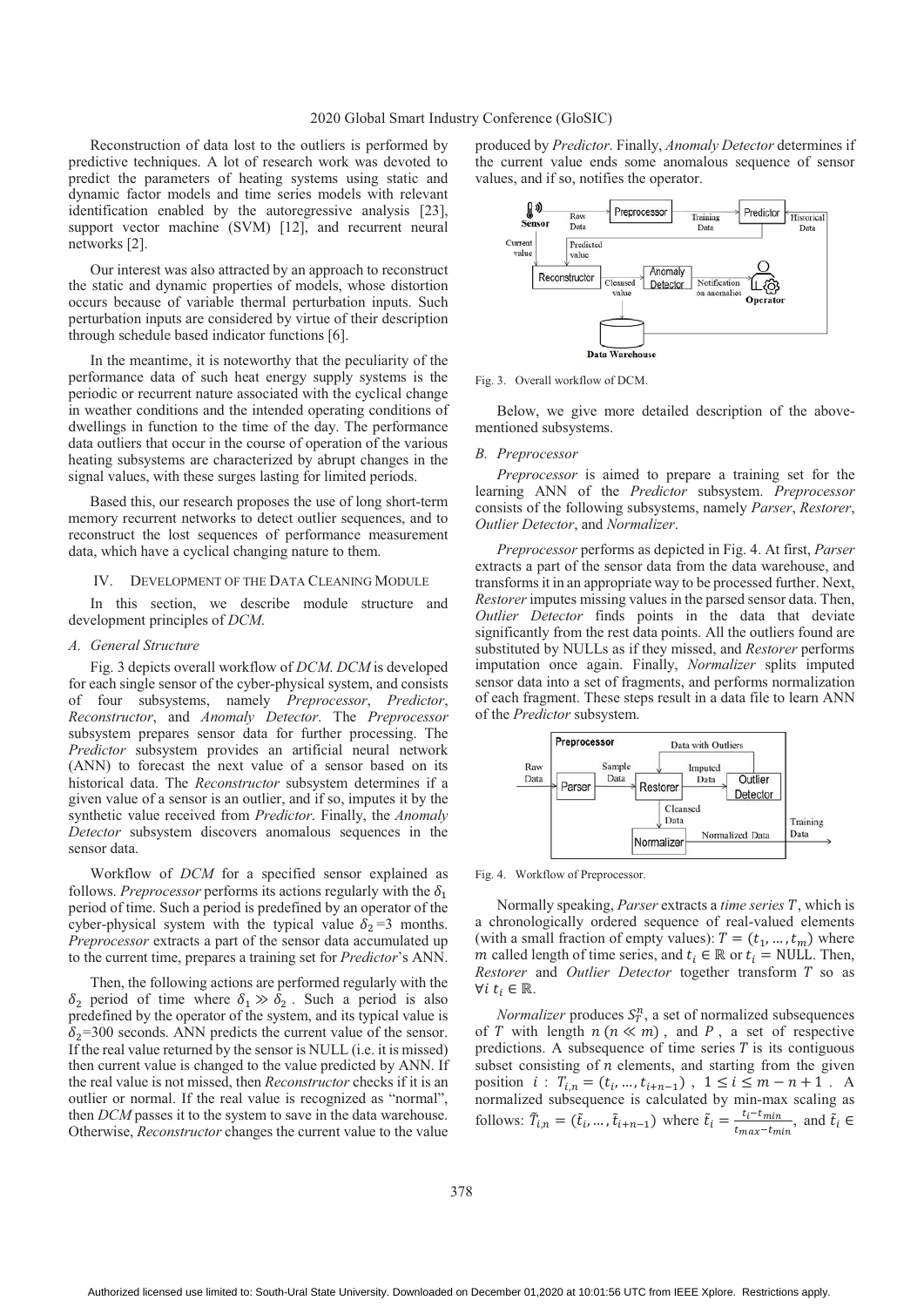[0; 1]. For a normalized subsequence  $\tilde{T}_{i,n}$  an element  $\tilde{t}_{n+1}$  is treated as its prediction.

The length of the subsequence is calculated as  $n = f \cdot h$ where  $f$  is the sensor frequency, and  $h$  is time interval in the past used by *Predictor* (historical horizon). The latter is a parameter predefined by an operator of the cyber-physical system. For instance, if the sensor frequency is 4 times an hour and the historical horizon is 12 hours, then the length of sequence is 48.

*Preprocessor* is implemented by several Python libraries as follows. *Parser* uses the standard openpyxl and pandas libraries. *Outlier Detector* is based on the algorithms from the adtk (Anomaly Detection Toolkit) library [3]. *Restorer* exploits the ARIMA (AutoRegressive Integrated Moving Average) model [7] implemented in the standard statsmodels library. *Normalizer* is implemented by the standard sklearn library.

## *C. Predictor*

*Predictor* provides a recurrent neural network (RNN) with long short-term memory (LSTM) [10] layer. We learn RNN on the set of normalized subsequences of the sensor data prepared by *Preprocessor*. When using, RNN takes a subsequence of the real sensor values preceding to the predicted value as an input, and outputs the predicted value.

RNN performs as depicted in Fig. 5. The LSTM layer is composed of LSTM cells (memory blocks) where the number of cells is equal to the subsequence length chosen at the preprocessing step. Performing together, LSTM cells produce column vector  $h$ , so-called hidden state. Length of this vector is a parameter predefined by an operator of the cyber-physical system. The Dropout layer randomly deactivates  $\zeta$  percent of neurons in the  $h$  vector to prevent overfitting of RNN. The ratio of deactivated neurons is also a parameter of the system with typical value  $\zeta = 20\%$ . The Dense layer applies rectified linear unit (ReLU) as an activation function to transform data to the single predicted value  $\hat{t}_{i+1}$ .

Each LSTM cell consists of a cell state and several gate layers. The cell state is a vector that carries the information from the previous moments and will flow through the entire chain of LSTM cells. The LSTM cell has three gate layers, namely the input gate, the forget gate and the output gate, which regulate the amount of the data should be kept, forgot and delivered to the output, respectively.

*Predictor* is implemented by the Keras library [16] and the TensorFlow framework [1].



Fig. 5. Workflow of Predictor.

#### *D. Reconstructor*

*Reconstructor* takes the current non-NULL value of the sensor, and checks if it is significantly dissimilar to the value produced by *Predictor*. If so, the real value is recognized as an outlier and changed by the synthetic value from *Predictor*.

Implementation of *Reconstructor* is based on the probability distribution of the prediction error [17]. Following this method, we should determine dissimilarity threshold  $\varepsilon > 0$  for a real and a synthetic value of the sensor,  $t_{i+1}$  and  $\hat{t}_{i+1}$ , respectively. If  $|t_{i+1} - \hat{t}_{i+1}| \geq \varepsilon$ , then  $t_i$  represents an outlier. The dissimilarity threshold is calculated as  $\varepsilon = \mu + k\sigma$  where  $\mu$  is mean of prediction errors,  $\sigma$  is standard deviation of prediction errors, and  $k > 0$  is predefined parameter of the system (with typical value  $k = 3$ ). A single prediction error is calculated as an absolute difference between the last point of a subsequence from the *Predictor*'s training set and corresponding synthetic value produced by *Predictor*.

## *E. Anomaly Detector*

*Anomaly Detector* takes a set of subsequences in the time series of the sensor data ended by the current value and determines if each subsequence of the set is significantly dissimilar to the rest subsequences of the series, and if so, notifies the operator of the cyber-physical system.

The number of such subsequences is a parameter predefined by the operator so that each subsequence length corresponds to some typical time interval in the subject domain. Therefore, the subsequence length is calculated depending on the sensor frequency. For instance, if the sensor frequency is 4 times an hour and the operator would like to be notified on possible anomalies in the sensor data in the nearest 12 hours, 1 day, and 2 days, then *Anomaly Detector* will try to determine anomalous subsequences with lengths 48, 96, and 182 points, respectively.

Implementing *Anomaly Detector*, we exploit the discord concept [14], [21]. A discord looks attractive as an anomaly detector because it only requires one intuitive parameter (the subsequence length), as opposed to most anomaly detection algorithms, which typically require many parameters [15]. Discords are formally defined as follows.

Two subsequences  $T_{i,n}$  and  $T_{j,n}$  are *non-trivial matches*, if  $\exists T_{p,n} \in S^n_T$ ,  $i < p < j$ :  $ED(T_{i,n}, T_{j,n}) < ED(T_{i,n}, T_{p,n})$  where  $ED(\cdot, \cdot)$  denotes the Euclidean distance. Let  $M_c$  denotes a nontrivial match of a subsequence  $C \in S_T^n$ . Then a subsequence  $D \in S_T^n$  is said to be the *most significant discord* in T if  $\forall C \in$  $S_T^n$  min $(\text{ED}(D, M_D)) > \text{min}(\text{ED}(C, M_C))$ , i.e. if the Euclidean distance to its nearest non-trivial match is the largest. A subsequence  $D \in S_T^n$  is called the *most significant k-th discord* in  $T$  if the distance to its  $k$ -th nearest non-trivial match is the largest.

Thus, *Anomaly Detector* notifies the operator if a subsequence with the predefined length and the current sensor value at its end is the most significant  $k$ -th discord where  $k$  is also a parameter predefined by the operator of the system. Implementation of *Anomaly Detector* is based on the MatrixProfile library for Python [4].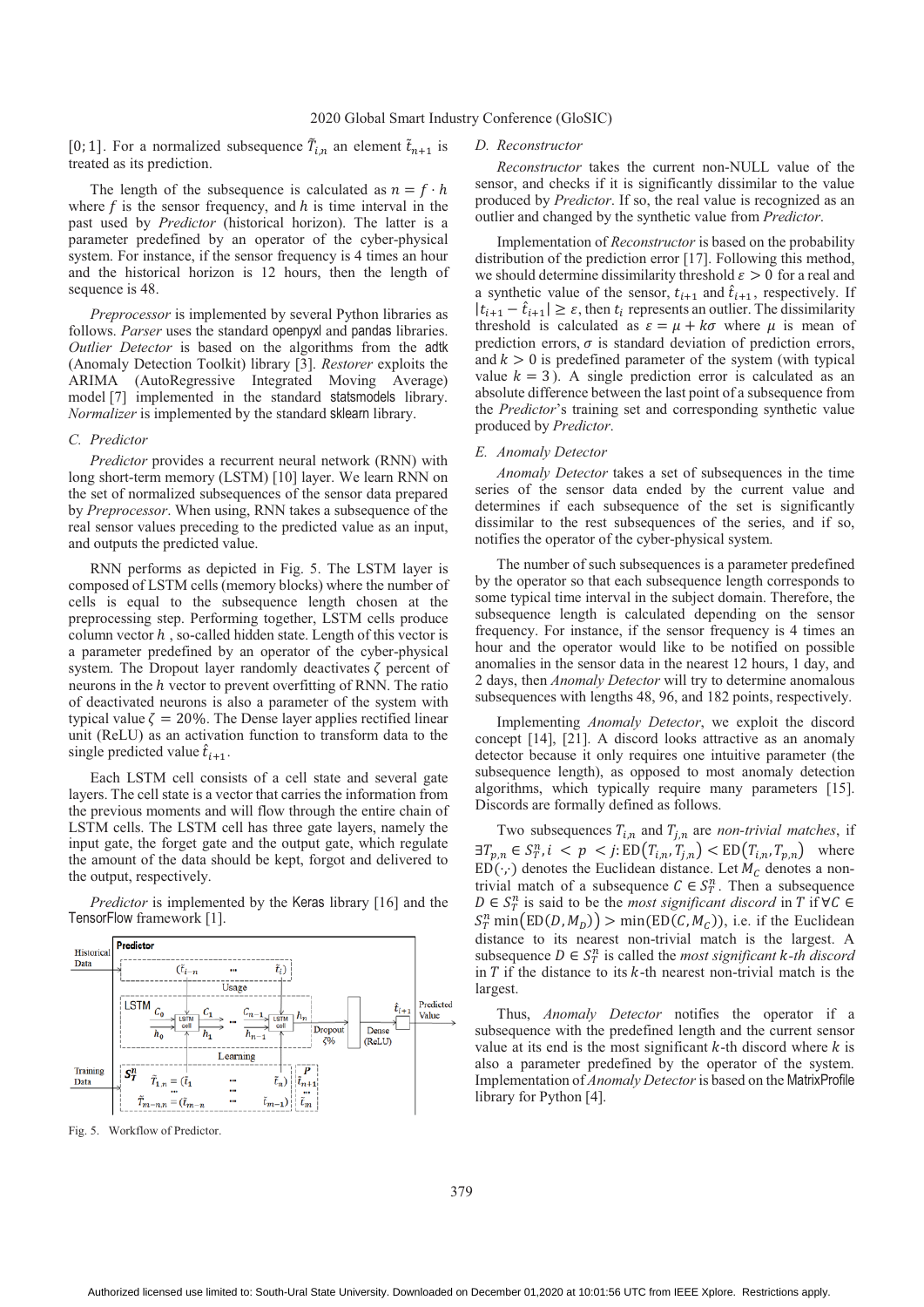# V. EXPERIMENTAL EVALUATION

We evaluated the proposed approach during the experiments conducted on the real sensor data taken from SUSU SHCS data warehouse.

We assessed the accuracy of *DCM* as follows. We took the 2018 year data of a sensor installed in a lecture hall, and pass it to *Preprocessor*. Then, we learned *Predictor*'s RNN by 80 percent part of resulting data produced by *Preprocessor*. Finally, we simulated every-day work of *DCM* on the block of rest 20 percent part of the *Preprocessor* resulting data, treating it as a test set.

In the experiments, we configured *DCM* subsystems follows. To learn *Predictor*'s RNN, we used subsequences of length  $n=48$  corresponding 12 hours of the sensor work. In RNN, we took hidden state  $h$  as a column vector of length  $|h|=32$ . We used MSE (mean square error) as a loss function, Adam as an optimizer while learning, 15 epochs, and size of batch 32.

As accuracy measure, we used the *root mean square error (RMSE)*, defined as RMSE =  $\sqrt{\frac{1}{|B|} \sum_{i=1}^{|B|} (t_i - \hat{t}_i)^2}$  where  $t_i$  and  $\hat{t}_i$  are the real and synthetic sensor values, respectively, and |B| denotes the block length. Fig. 6 shows the experimental results regarding RMSE where we took block length from one week to two months (i.e. up to full length of the series in the test set).

As can be seen, *DCM* provides relatively high and stable accuracy. Fig. 7 visualizes two excerpts from simulation of *DCM* work, namely for one-month and two-month block length. As can be seen, *DCM* adequately predicts normal values as well as detects outliers.

Fig. 8 depicts an example of two anomalies found during the simulation of *DCM* work. Both anomalies correspond to two days activity of the above-mentioned sensor. The first one is top-1 discord in the test set, and may indicate that the sensor was temporarily out of order. The second anomaly represents top-10 discord in the test set, and may indicate fast decrease of temperature in the lecture hall because of intensive ventilation due to the large number of open windows on a hot day. Anyway, anomalies detected are the subject of the operator's reaction.



Fig. 6. Accuracy of DCM.



Fig. 7. Simulation of DCM work.



Fig. 8. Anomalies found during simulation of DCM work.

#### VI. CONCLUSIONS

In this paper, we addressed the problem of cleaning sensor data in smart heating control systems. We presented a case of the Smart Heating Control System (SHCS) installed in the South Ural State University, and described the structure and development principles of Data Cleaning Module (DCM) of SHCS. We developed DCM for each single sensor of SHCS as a set of subsystems, namely Preprocessor, Predictor, Reconstructor, and Anomaly Detector.